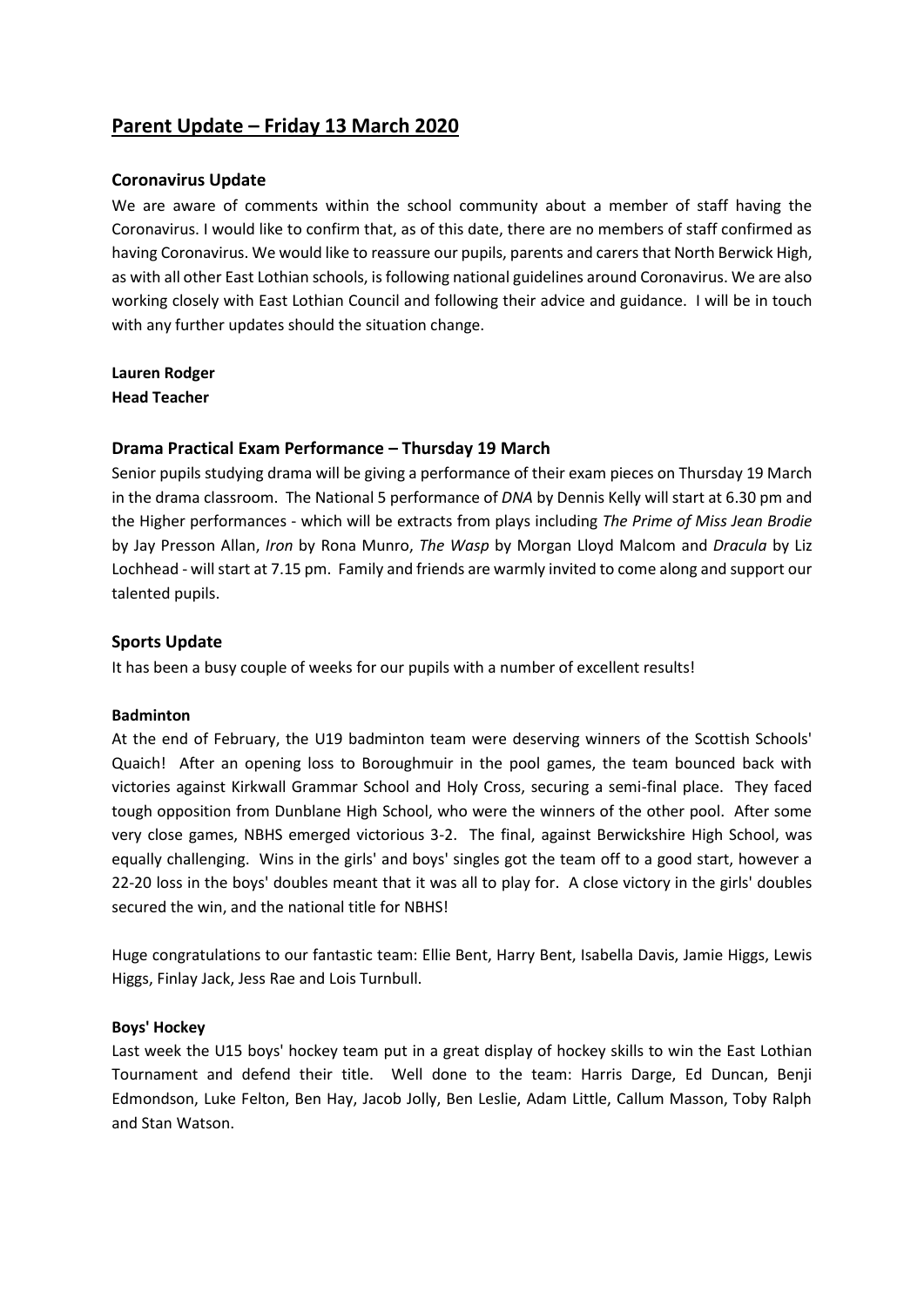#### **Girls' Hockey**

The NBHS teams recently competed in the East District year group tournaments.

- S1 Plate runners-up
- S2 Cup semi-finalists losing on sudden death running penalties to the eventual winners!

S3 - Plate runners-up

### **Netball**

Congratulations to the S1 netball team, who won the East Lothian Schools' Netball Tournament, emerging undefeated in the 2 competitions. Our Senior team lost in a very close Scottish Cup quarterfinal match, against a strong Kirkwall Grammar School team.

# **Pupils Raise Money for Charity**



A shout out to two kind-hearted pupils who have recently raised money for charities. S4 pupil Poppy Chambers organised a delicious bake sale, raising over £100 in aid of Australian bush-fire relief funds. Meanwhile S1 pupil Olivia McCulloch took part in a sponsored cycling challenge and has raised £300 for the Edinburgh Dog and Cat Home. Well done to both Poppy and Olivia and thank you to everyone who supported them.

# **PTA - Raffle Prize Donations**

The PTA will be holding a raffle at the Spring Concert on 31 March, and would be very grateful to receive any foody treats for the hamper: wine, nice chocolates, luxury biscuits, etc. Please email [ptanbhs@gmail.com](https://mail.elcschool.org.uk/owa/redir.aspx?C=hxj6WXVngcT0A7C-63tt3cixZQ0Khth4zvTT9teNwLLeTMFI38bXCA..&URL=mailto%3aptanbhs%40gmail.com) to arrange drop-off/pick-up. Many thanks.

# **Golf News**

After the successful inaugural NBHS Golf Invitational last year, we are pleased to confirm that this will be running again this year and we are hoping to make it even bigger and better! Look out for further details coming soon. In the meantime, a reminder that the Glen Golf Club offers a 50% discount on membership fees for NBHS pupils.

# **U13 Football – East and Midlothian Schools League Fixture**

The U13 NBHS football team will face Lasswade High School on Wednesday 18 March. Kick-off is at 4.30 pm on the 3G pitch at the Recreation Park. All welcome to come along and support!

# **North Berwick Tree Planting – Saturday 14 March**

Sustaining North Berwick and North Berwick in Bloom, with help from North Berwick Trust and the Rotary Club, are overseeing the planting of 400 trees which have been donated by the Woodland Trust. The trees will be planted in the new Country Park and along the edge of the NBHS playing fields. Anyone willing to volunteer to help would be gratefully welcomed. The group will be meeting at 10 am at the end of Farquharson Rest. Further information can be found in a flyer for the event attached to this email.